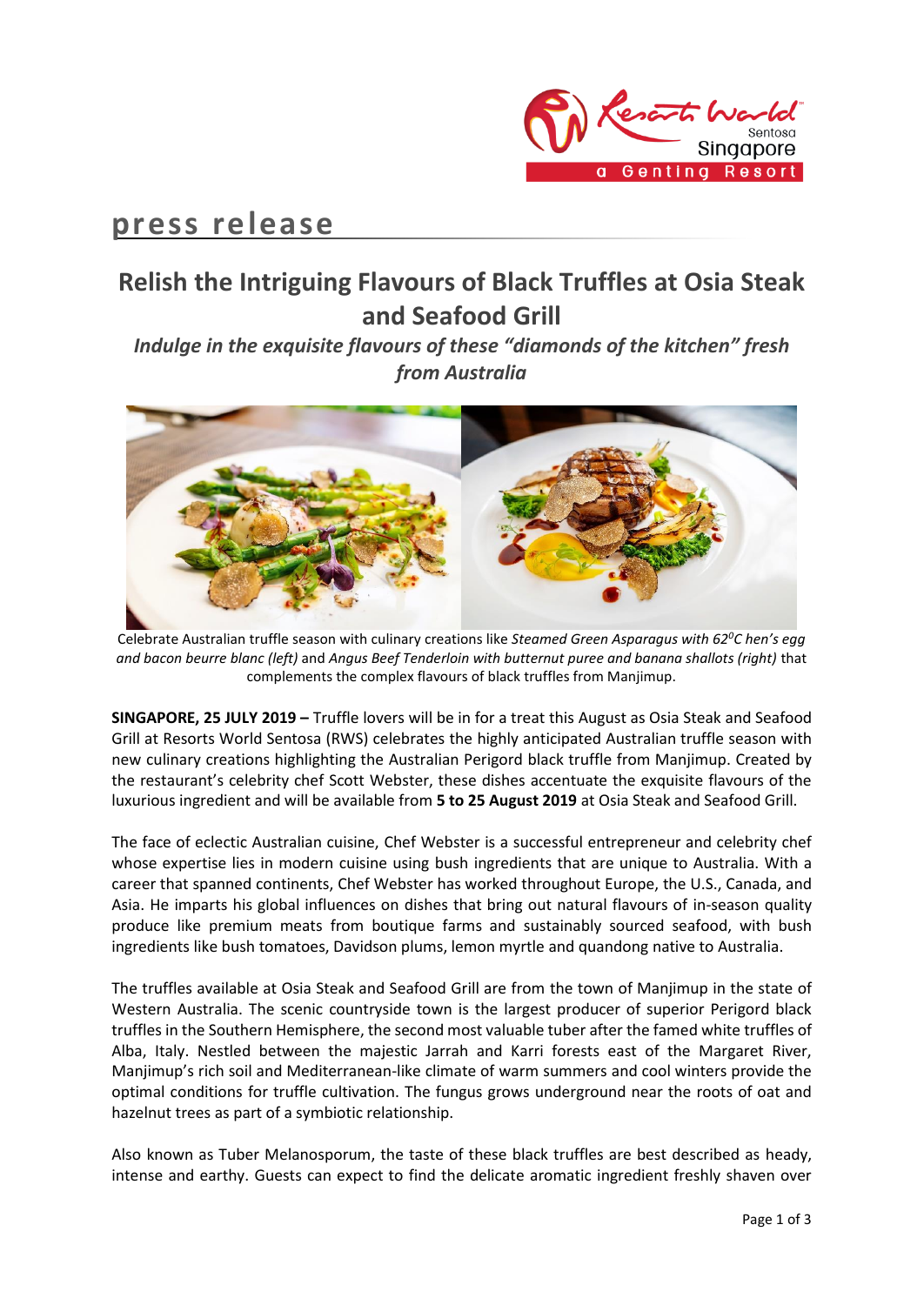dishes prepared with the freshest produce from Australia. Dishes featuring this distinctively-scented truffle include crisp *Steamed Green Asparagus with 62<sup>0</sup>C hen's egg, bacon beurre blanc and freshly shaved black truffle;* a comforting crowd favourite, *Mushroom and Black Truffle Soup with humid soil and puffed wild rice;* and main courses such as *Angus Beef Tenderloin with butternut puree, banana shallots and freshly shaved black truffle* sourced from all natural St. Andrews Farm in Western Australia; sustainably sourced *Glacier 51 Toothfish with sweet potato puree, braised daikon, miso and sesame espuma*; and luscious *Capellini with smoked bacon cream, Jamón Iberico, Keta roe and black truffle.* Guests should not miss to end the meal with the restaurant's signature dessert – Hot Chocolate Soup and Black Pepper ice cream with sesame crisp made using the finest Valrhona chocolate.

These dishes are available as part of a four-course menu (S\$198++ per guest) or a la carte. Oenophiles can look forward to an exclusive wine-pairing menu with Penfolds wines (\$548++ per guest). Chef Webster's favourite wines from his home country, Penfolds wines are the perfect fit for the menu that highlights the freshest ingredients Australia has to offer. Guests can expect labels such as widely collected exceptional rare vintage Penfolds Grange Shiraz 2008, multi-region blend Penfolds "Yattarna" Chardonnay 2016 and Penfolds Father 10 years Grand Tawny, one of the most refined wine in Penfolds Tawny portfolio.

Osia Steak and Seafood Grill is located at Festive Walk, Resorts World Sentosa. It is open daily for lunch from 12pm to 2.30pm; and for dinner from 6pm to 10pm. Reservations are strictly required and can be made via (65) 6577 6560 or [osia@rwsentosa.com.](mailto:osia@rwsentosa.com) For more information, visit [www.rwsentosa.com/osia.](http://www.rwsentosa.com/osia)

- Ends -

## **ABOUT RESORTS WORLD SENTOSA**

Resorts World Sentosa (RWS), Asia's premium lifestyle destination resort, is located on Singapore's resort island of Sentosa. Spanning 49 hectares, RWS is home to world-class attractions including Universal Studios Singapore, S.E.A. Aquarium, the Maritime Experiential Museum, Dolphin Island and Adventure Cove Waterpark. Complementing the adventure and adrenaline of its theme parks and attractions are six unique luxury hotels, the world-class Resorts World Convention Centre, a casino and the Asian flagship of a world-renowned destination spa. RWS offers award-winning dining experiences and exciting cuisine from around the world across its many renowned celebrity chef restaurants, establishing itself as a key player in Singapore's vibrant and diverse dining scene and a leading gourmet destination in Asia for epicureans. The integrated resort also offers world-class entertainment, from original resident productions to concerts and public shows such as Crane Dance and Lake of Dreams. RWS has been named "Best Integrated Resort" since 2011 for eight consecutive years at the TTG Travel Awards which recognises the best of Asia-Pacific's travel industry.

RWS is wholly owned by Genting Singapore, a company of the Genting Group. For more information, please visit [www.rwsentosa.com.](http://www.rwsentosa.com/)

**11** / ResortsWorldatSentosa & **C @**rwsentosa [www.rwsentosablog.com](http://www.rwsentosablog.com/)



**MEDIA CONTACTS**

**Resorts World Sentosa** Felicia Boey Tel: + 65 6577 9755 Email: felicia.boey@rwsentosa.com **Ogilvy (for Resorts World Sentosa)** Yashmi Narendran Tel: +65 6213 7674 Email: yashmi.narendran@ogilvy.com